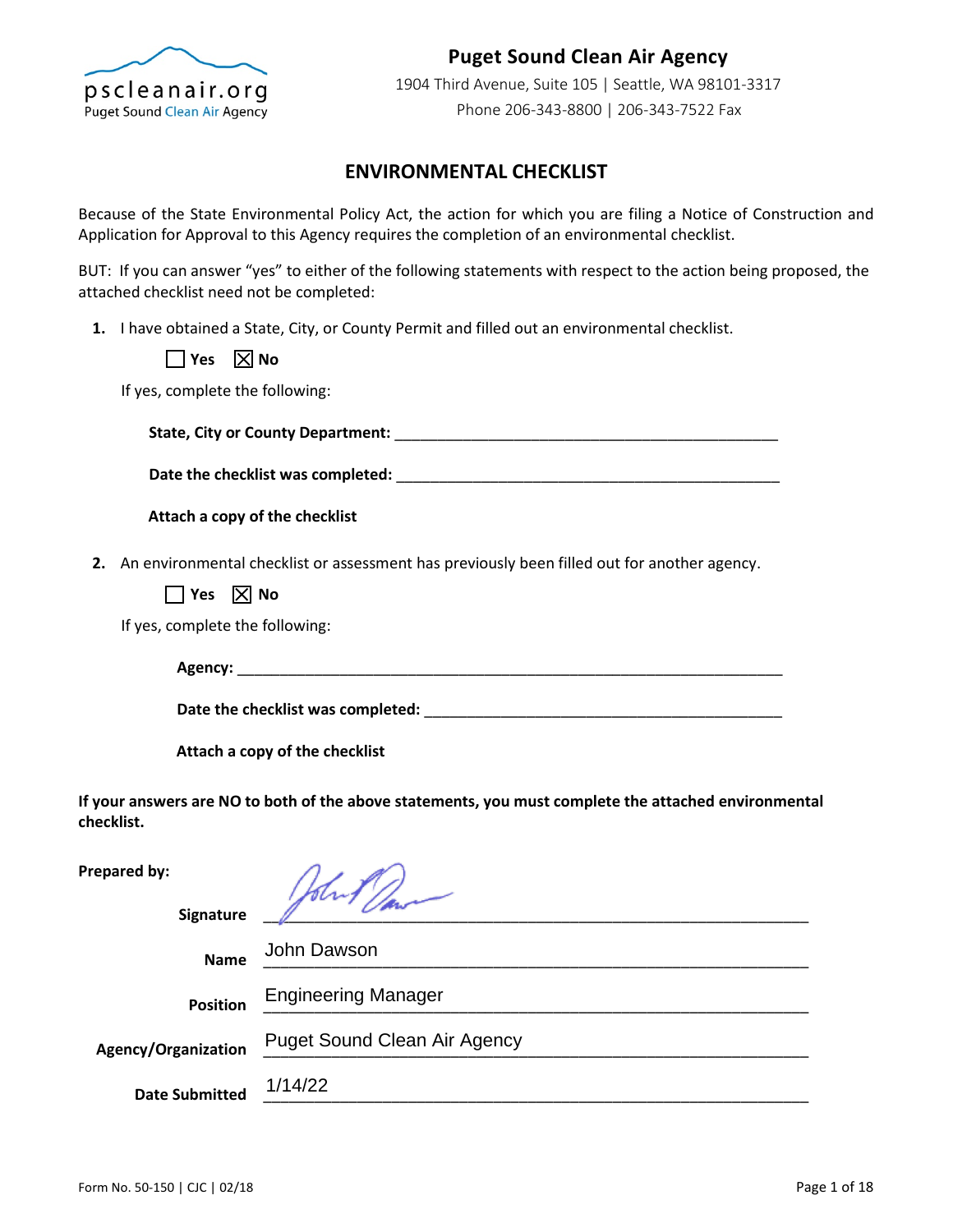| Date:                 | 6/1/21                                         |
|-----------------------|------------------------------------------------|
|                       | <b>Proponent:</b> Puget Sound Clean Air Agency |
|                       |                                                |
| Project, Brief Title: | Coffee Roaster General Order of Approval       |

#### **Purpose of Checklist:**

Governmental agencies use this checklist to help determine whether the environmental impacts of your proposal are significant. This information is also helpful to determine if available avoidance, minimization or compensatory mitigation measures will address the probable significant impacts or if an environmental impact statement will be prepared to further analyze the proposal.

#### **Instructions for Applicants:**

This environmental checklist asks you to describe some basic information about your proposal. Please answer each question accurately and carefully, to the best of your knowledge. You may need to consult with an agency specialist or private consultant for some questions. You may use "not applicable" or "does not apply" only when you can explain why it does not apply and not when the answer is unknown. You may also attach or incorporate by reference additional studies reports. Complete and accurate answers to these questions often avoid delays with the SEPA process as well as later in the decision-making process.

The checklist questions apply to all parts of your proposal, even if you plan to do them over a period of time or on different parcels of land. Attach any additional information that will help describe your proposal or its environmental effects. The agency to which you submit this checklist may ask you to explain your answers or provide additional information reasonably related to determining if there may be significant adverse impact.

### **Instructions for Lead Agencies:**

Please adjust the format of this template as needed. Additional information may be necessary to evaluate the existing environment, all interrelated aspects of the proposal and an analysis of adverse impacts. The checklist is considered the first but not necessarily the only source of information needed to make an adequate threshold determination. Once a threshold determination is made, the lead agency is responsible for the completeness and accuracy of the checklist and other supporting documents.

### **Use of Checklist for Nonproject Proposals:**

For nonproject proposals (such as ordinances, regulations, plans and programs), complete the applicable parts of Sections A, B, and C plus section D: Supplemental Sheet for Nonproject Actions.

Please completely answer all questions that apply and note that the words "project," "applicant," and "property or site" should be read as "proposal," "proponent," and "affected geographic area," respectively. The lead agency may exclude (for non-projects) questions in Section B: Environmental Elements that do not contribute meaningfully to the analysis of the proposal.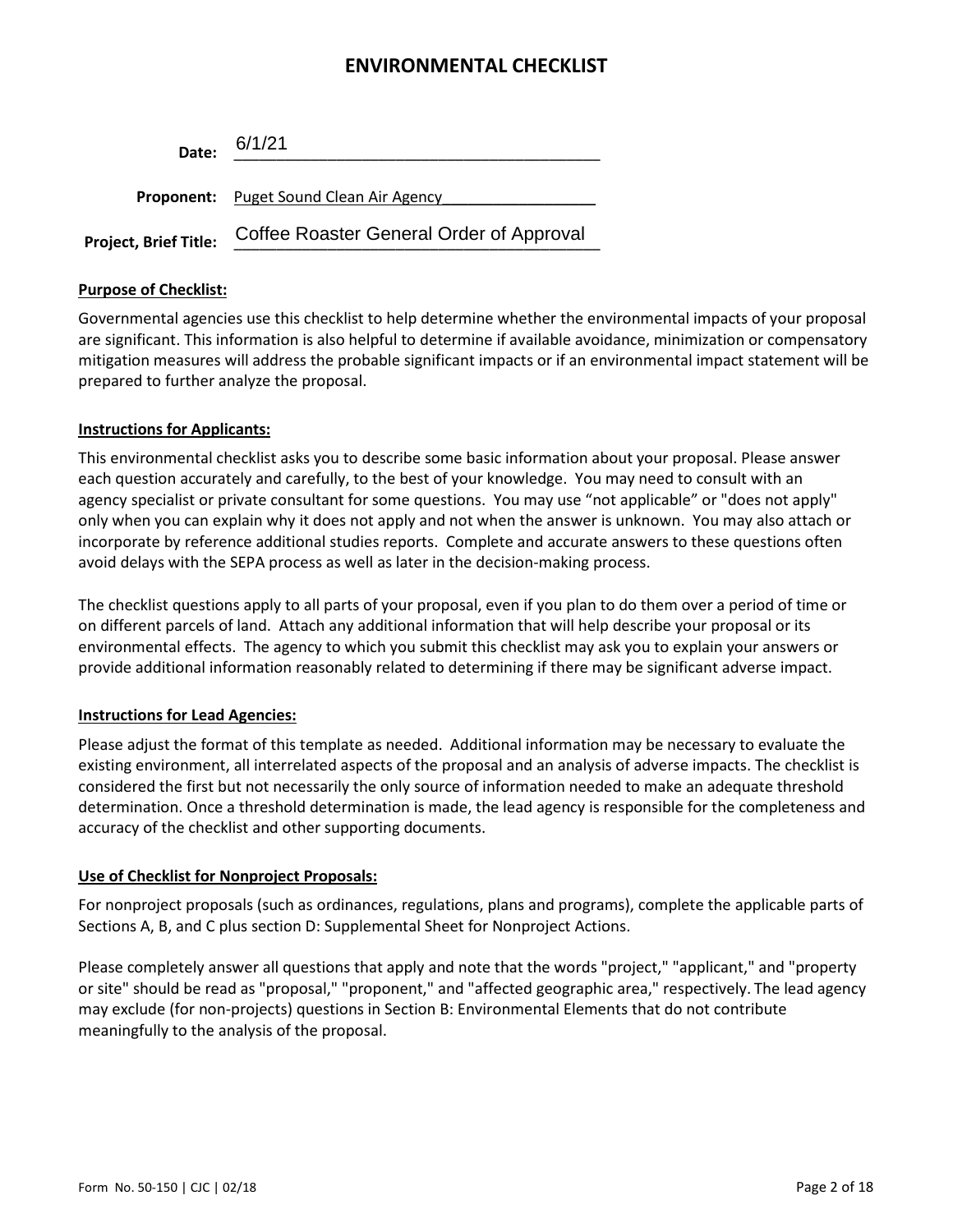# **A. BACKGROUND**

| 1. Name of proposed project, if applicable:                                                                                                                                                                                                                                                                                                                                                                                                                                                                                                                                                                                                                                                                                                                                                                                                                                                                                                                                                                                                                                                                                                                                                                   |              |                                |              |       |
|---------------------------------------------------------------------------------------------------------------------------------------------------------------------------------------------------------------------------------------------------------------------------------------------------------------------------------------------------------------------------------------------------------------------------------------------------------------------------------------------------------------------------------------------------------------------------------------------------------------------------------------------------------------------------------------------------------------------------------------------------------------------------------------------------------------------------------------------------------------------------------------------------------------------------------------------------------------------------------------------------------------------------------------------------------------------------------------------------------------------------------------------------------------------------------------------------------------|--------------|--------------------------------|--------------|-------|
| Coffee Roaster General Order of Approval                                                                                                                                                                                                                                                                                                                                                                                                                                                                                                                                                                                                                                                                                                                                                                                                                                                                                                                                                                                                                                                                                                                                                                      |              |                                |              |       |
| 2. Name of Applicant                                                                                                                                                                                                                                                                                                                                                                                                                                                                                                                                                                                                                                                                                                                                                                                                                                                                                                                                                                                                                                                                                                                                                                                          |              |                                |              |       |
| <b>Puget Sound Clean Air Agency</b>                                                                                                                                                                                                                                                                                                                                                                                                                                                                                                                                                                                                                                                                                                                                                                                                                                                                                                                                                                                                                                                                                                                                                                           |              |                                |              |       |
| 3. Applicant Address                                                                                                                                                                                                                                                                                                                                                                                                                                                                                                                                                                                                                                                                                                                                                                                                                                                                                                                                                                                                                                                                                                                                                                                          |              | City                           | <b>State</b> | Zip   |
| 1904 3rd Ave #105                                                                                                                                                                                                                                                                                                                                                                                                                                                                                                                                                                                                                                                                                                                                                                                                                                                                                                                                                                                                                                                                                                                                                                                             |              | <b>Seattle</b>                 | WA.          | 98101 |
| <b>Applicant Phone</b>                                                                                                                                                                                                                                                                                                                                                                                                                                                                                                                                                                                                                                                                                                                                                                                                                                                                                                                                                                                                                                                                                                                                                                                        |              | <b>Applicant Email</b>         |              |       |
| 206-689-4060                                                                                                                                                                                                                                                                                                                                                                                                                                                                                                                                                                                                                                                                                                                                                                                                                                                                                                                                                                                                                                                                                                                                                                                                  |              | JohnD@pscleanair.gov           |              |       |
| <b>Contact Person</b>                                                                                                                                                                                                                                                                                                                                                                                                                                                                                                                                                                                                                                                                                                                                                                                                                                                                                                                                                                                                                                                                                                                                                                                         | Title        |                                |              |       |
| John Dawson                                                                                                                                                                                                                                                                                                                                                                                                                                                                                                                                                                                                                                                                                                                                                                                                                                                                                                                                                                                                                                                                                                                                                                                                   |              | <b>Engineering Manager</b>     |              |       |
| Company/Firm                                                                                                                                                                                                                                                                                                                                                                                                                                                                                                                                                                                                                                                                                                                                                                                                                                                                                                                                                                                                                                                                                                                                                                                                  |              |                                |              |       |
| <b>PSCAA</b>                                                                                                                                                                                                                                                                                                                                                                                                                                                                                                                                                                                                                                                                                                                                                                                                                                                                                                                                                                                                                                                                                                                                                                                                  |              |                                |              |       |
| Date Checklist Prepared                                                                                                                                                                                                                                                                                                                                                                                                                                                                                                                                                                                                                                                                                                                                                                                                                                                                                                                                                                                                                                                                                                                                                                                       |              | 5. Agency Requesting Checklist |              |       |
| 6/1/21                                                                                                                                                                                                                                                                                                                                                                                                                                                                                                                                                                                                                                                                                                                                                                                                                                                                                                                                                                                                                                                                                                                                                                                                        | <b>PSCAA</b> |                                |              |       |
| 6. Proposed timing or schedule (including phasing, if applicable).<br>Non-project: to be effective after public comment period and final determination, likely summer<br>2021                                                                                                                                                                                                                                                                                                                                                                                                                                                                                                                                                                                                                                                                                                                                                                                                                                                                                                                                                                                                                                 |              |                                |              |       |
| Do you have any plans for future additions, expansion, or further activity related to or connected with this<br>7.<br>proposal? $\Box$ Yes $\Box$ No. If yes, explain.                                                                                                                                                                                                                                                                                                                                                                                                                                                                                                                                                                                                                                                                                                                                                                                                                                                                                                                                                                                                                                        |              |                                |              |       |
| List any environmental information you know about that has been prepared, or will be prepared, directly<br>8.<br>related to this proposal.<br>hat could be covered by the coffee roaster General Order of Approval have been analyzed in a Puget Sound Clean Air Agency Engineering Worksheet. The resulting conditions and source description from this worksheet will be c<br>al Order of Approval document. The draft General Order of Approval will be reviewed by internal and external stakeholders and go through a 30 day public comment period. Responses to comments made during the public comment<br>ngineering Worksheet for the permit, and appropriate changes will be made to the General Order of Approval. The final General Order of Approval will then be issued<br>After the final coffee roaster General Order of Approval is issued, owners and operators of proposed new or existing soon-to-be-modified coffee roasters that are eligible for coverage will fill out application forms (also<br>Clean Air Agency. Agency staff will review these applications and issue orders for coverage under the General Order of Approval to coffee roasters that meet applicability criteria. |              |                                |              |       |
| Do you know whether applications are pending for governmental approvals of other proposals directly<br>9.<br>affecting the property covered by your proposal? $\Box$ Yes $\boxtimes$ No. If yes, explain.                                                                                                                                                                                                                                                                                                                                                                                                                                                                                                                                                                                                                                                                                                                                                                                                                                                                                                                                                                                                     |              |                                |              |       |
| 10. List any government approvals or permits that will be needed for your proposal, if known.<br>Public comment and Agency approval of General Order of Approval are required. The coffee<br>roaster General Order of Approval will follow the requirements of WAC 173-400-560.                                                                                                                                                                                                                                                                                                                                                                                                                                                                                                                                                                                                                                                                                                                                                                                                                                                                                                                               |              |                                |              |       |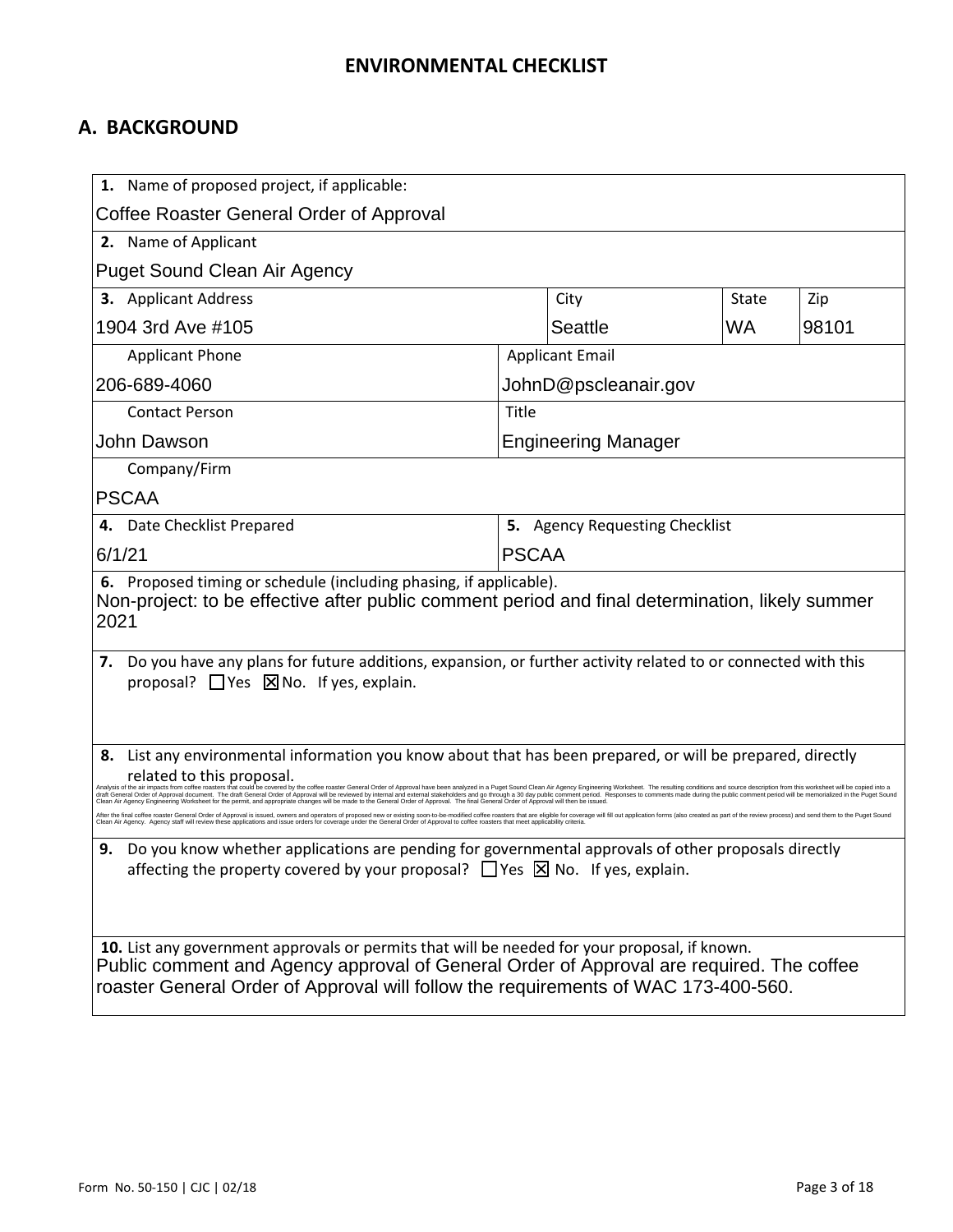**11.** Give brief, complete description of your proposal, including the proposed uses and the size of the project and site. There are several questions later in this checklist that ask you to describe certain aspects of your

proposal. You do not need to repeat those answers on this page.

This proposal is to create a General Order of Approval for coffee roasters with a 3 kg/batch (6.6 lb/batch) to 12 kg/batch (26.5 lb/batch) roasting capacity that are installed throughout the Puget Sound Clean Air Agency's jurisdiction (King, Snohomish, Kitsap, and Pierce counties). Currently, the Agency issues case-by-case Notice of Construction Order of Approvals for these coffee roasters. Such case-by-case permitting is time consuming and may not be value additive. Agency staff discussed this issue and determined that consistent with our vision of "good government" and our desire to expedite reviews, a system was needed to reduce the permit review time and cost for coffee roasters. The General Order of Approval, which will automatically apply to new and modified coffee roasters that meet the applicability criteria, is the system by which we hope to reduce review time and cost to the permit holder. We do not anticipate any<br>backsliding or lessening of requi current case-by-case Notice of Construction Orders of Approval for coffee roasters.

**12.** Location of the proposal. Give sufficient information for a person to understand the precise location of your proposed project, including a street address, if any, and section, township, and range, if known. If a proposal would occur over a range of area, provide the range or boundaries of the site(s). Provide a legal description, site plan, vicinity map, and topographic map, if reasonably available. While you should submit any plans required by the agency, you are not required to duplicate maps or detailed plans submitted with any permit applications related to this checklist.

The General Order of Approval for coffee roasters will be apply to sources within the entire jurisdiction of the Puget Sound Clean Air Agency – King, Pierce, Snohomish, and Kitsap Counties.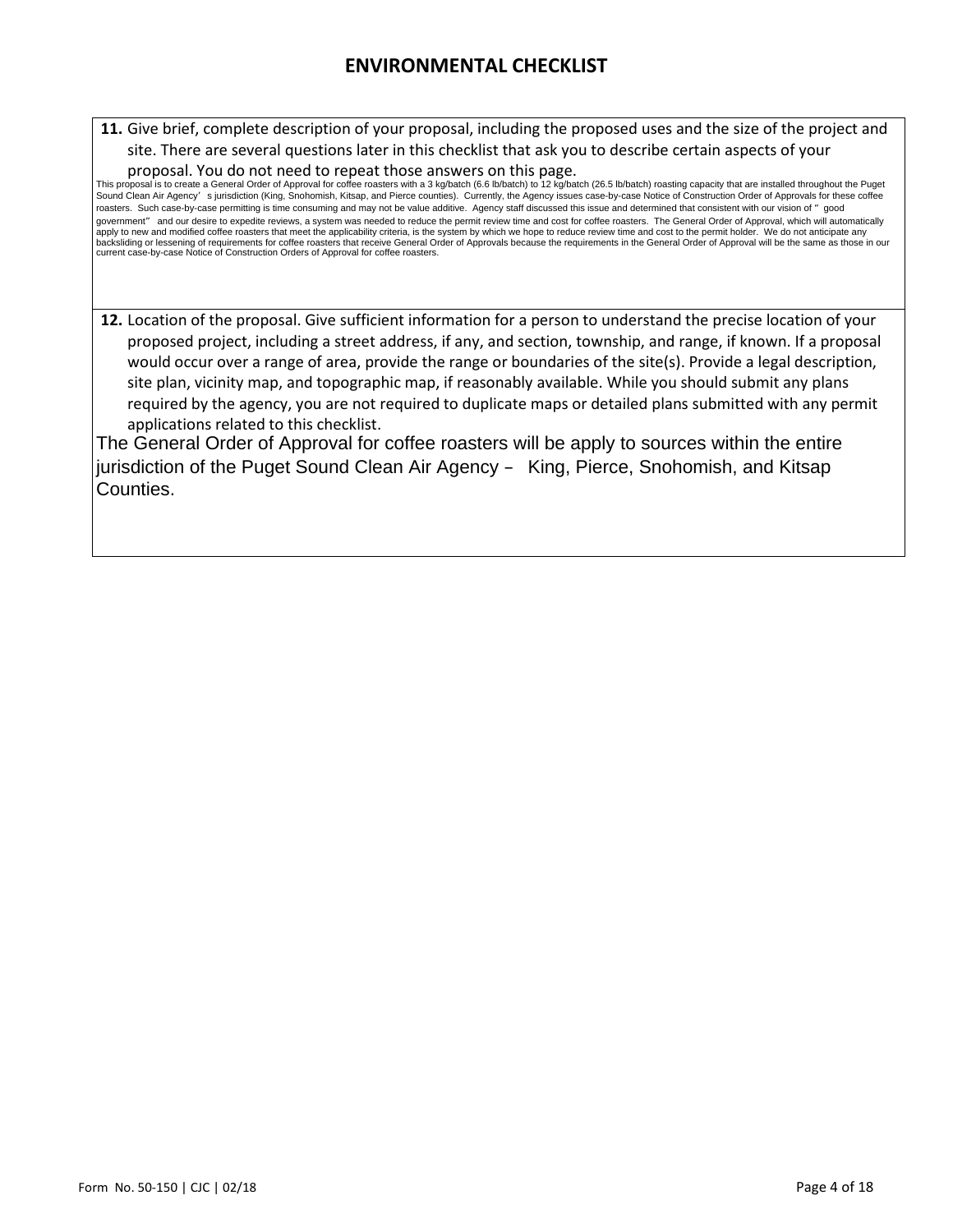# **B. ENVIRONMENTAL ELEMENTS**

| 1. EARTH |                                                                                                                                                                                                                                                                                                                                                                                                                                                                                                                                                                                                                                                                                                                                                                                                                                                                                                                                                                     |  |  |
|----------|---------------------------------------------------------------------------------------------------------------------------------------------------------------------------------------------------------------------------------------------------------------------------------------------------------------------------------------------------------------------------------------------------------------------------------------------------------------------------------------------------------------------------------------------------------------------------------------------------------------------------------------------------------------------------------------------------------------------------------------------------------------------------------------------------------------------------------------------------------------------------------------------------------------------------------------------------------------------|--|--|
|          | a. General description of the site:<br>$\Box$ flat<br>$\Box$ rolling<br>$\Box$ hilly<br>$\Box$ steep slopes<br>$\Box$ mountains<br><sub>M</sub> other Any of the above                                                                                                                                                                                                                                                                                                                                                                                                                                                                                                                                                                                                                                                                                                                                                                                              |  |  |
| b.       | What is the steepest slope on the site (approximate percent slope)?                                                                                                                                                                                                                                                                                                                                                                                                                                                                                                                                                                                                                                                                                                                                                                                                                                                                                                 |  |  |
|          | Unknown, depending on proposed roaster location                                                                                                                                                                                                                                                                                                                                                                                                                                                                                                                                                                                                                                                                                                                                                                                                                                                                                                                     |  |  |
|          | c. What general types of soils are found on the site (for example, clay, sand, gravel, peat, muck)? If you<br>know the classification of agricultural soils, specify them, and note any agricultural land of long-term<br>commercial significance and whether the proposal results in removing any of these soils.<br>Soils may be any of the types listed above, depending upon where a coffee roaster will be built. It is worth noting that coffee roasters are normally<br>installed inside buildings. If a coffee roaster is installed in a new building, the local city or county building department will have to issue a grading<br>and/or building construction permit and will be the lead agency for SEPA. Site-specific questions will be addressed by the lead agency during<br>that permitting process.<br><b>d.</b> Are there surface indications or history of unstable soils in the immediate vicinity? $\Box$ Yes $\Box$ No.<br>If yes, describe. |  |  |
|          | If a coffee roaster is going into a new building, the local city or county building department will have to issue a<br>grading and/or building construction permit and will be the lead agency for SEPA. Site-specific questions will be<br>addressed by the lead agency during that permitting process.                                                                                                                                                                                                                                                                                                                                                                                                                                                                                                                                                                                                                                                            |  |  |
|          | e. Describe the purpose, type, total area, and approximate quantities and total affected area of any filling,<br>excavation, and grading proposed. Indicate source of fill.<br>See B.1.d., above.                                                                                                                                                                                                                                                                                                                                                                                                                                                                                                                                                                                                                                                                                                                                                                   |  |  |
|          | f. Could erosion occur as a result of clearing, construction, or use? $\Box$ Yes $\Box$ No. If yes, generally describe.<br>See B.1.d., above.                                                                                                                                                                                                                                                                                                                                                                                                                                                                                                                                                                                                                                                                                                                                                                                                                       |  |  |
|          | g. About what percent of the site will be covered with impervious surfaces after project construction (for<br>example, asphalt or buildings)?<br>See B.1.d., above.                                                                                                                                                                                                                                                                                                                                                                                                                                                                                                                                                                                                                                                                                                                                                                                                 |  |  |
|          | h. Proposed measures to reduce or control erosion, or other impacts to the earth, if any:<br>See B.1.d., above.                                                                                                                                                                                                                                                                                                                                                                                                                                                                                                                                                                                                                                                                                                                                                                                                                                                     |  |  |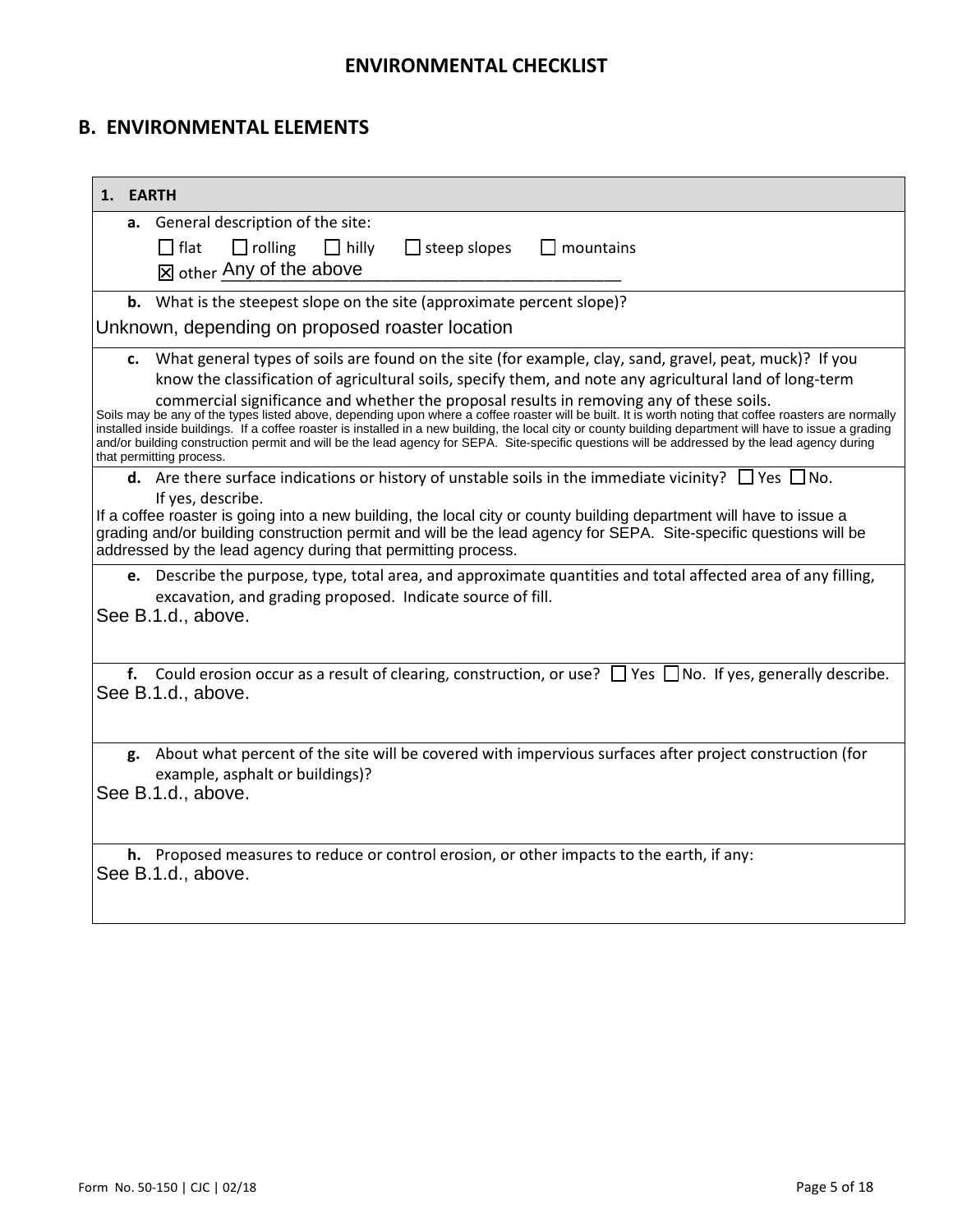#### **2. AIR**

**a.** What types of emissions to the air would result from the proposal (i.e., dust, automobile, odors, industrial wood smoke, greenhouse gases) during construction, operation, and maintenance when the project is completed? If any, generally describe and give approximate quantities, if known.

The main criteria pollutants generated from coffee roasting are PM, CO, VOC, and NOx. The emission factors for PM, CO, and VOC come from AP-42 Section 9.13.2, which specific to coffee roasters. NOx is not included in this generated from the combustion processes in the coffee roaster and afterburner. NOx is estimated using Section 1.4 of AP -42, for natural gas fired small boiles.<br>Formaldehyde, acetaldehyde, and account and a stream and a mo

**b.** Are there any off-site sources of emissions or odor that may affect your proposal?  $\Box$  Yes  $\boxtimes$  No. If yes, generally describe.

**c.** Proposed measures to reduce or control emissions or other impacts to air, if any: New or modified coffee roasters that will be covered under the General Order of Approval will be required to utilize " Best Available Control Technology (BACT)" which will result in the lowest possible emissions and nuisance impacts from the roasters. This includes control of emissions from both the roasting equipment and the cooling tray.

#### **3. WATER**

### **a. Surface**

1. Is there any surface water body on or in the immediate vicinity of the site (including year-round and seasonal streams, saltwater, lakes, ponds, wetlands) ?  $\Box$  Yes  $\Box$  No. If yes, describe type and provide names. If appropriate, state what stream or river it flows into.

Surface water impacts should not be a concern for coffee roasters. The water used in the roasting process will be discharged to the sewer. However, some new coffee roasters may be installed in new buildings that may be near bodies of surface water. These new buildings will require permitting by the City or County, and the City or County will be the SEPA lead agency during this permitting process.

2. Will the project require any work over, in, or adjacent to (within 200 feet) the described waters?  $\Box$  Yes  $\Box$  No. If yes, please describe and attach available plans.

See B.3.a.1, above.

3. Estimate the amount of fill and dredge material that would be placed in or removed from surface water or wetlands and indicate the area of the site that would be affected. Indicate the source of fill material.

See B.3.a.1, above.

4. Will the proposal require surface water withdrawals or diversions?  $\Box$  Yes  $\Box$  No. Give general description, purpose, and approximate quantities if known.

See B.3.a.1, above.

5. Does the proposal lie within a 100-year floodplain?  $\Box$  Yes  $\Box$  No. If yes, note location on the site plan.

See B.3.a.1, above.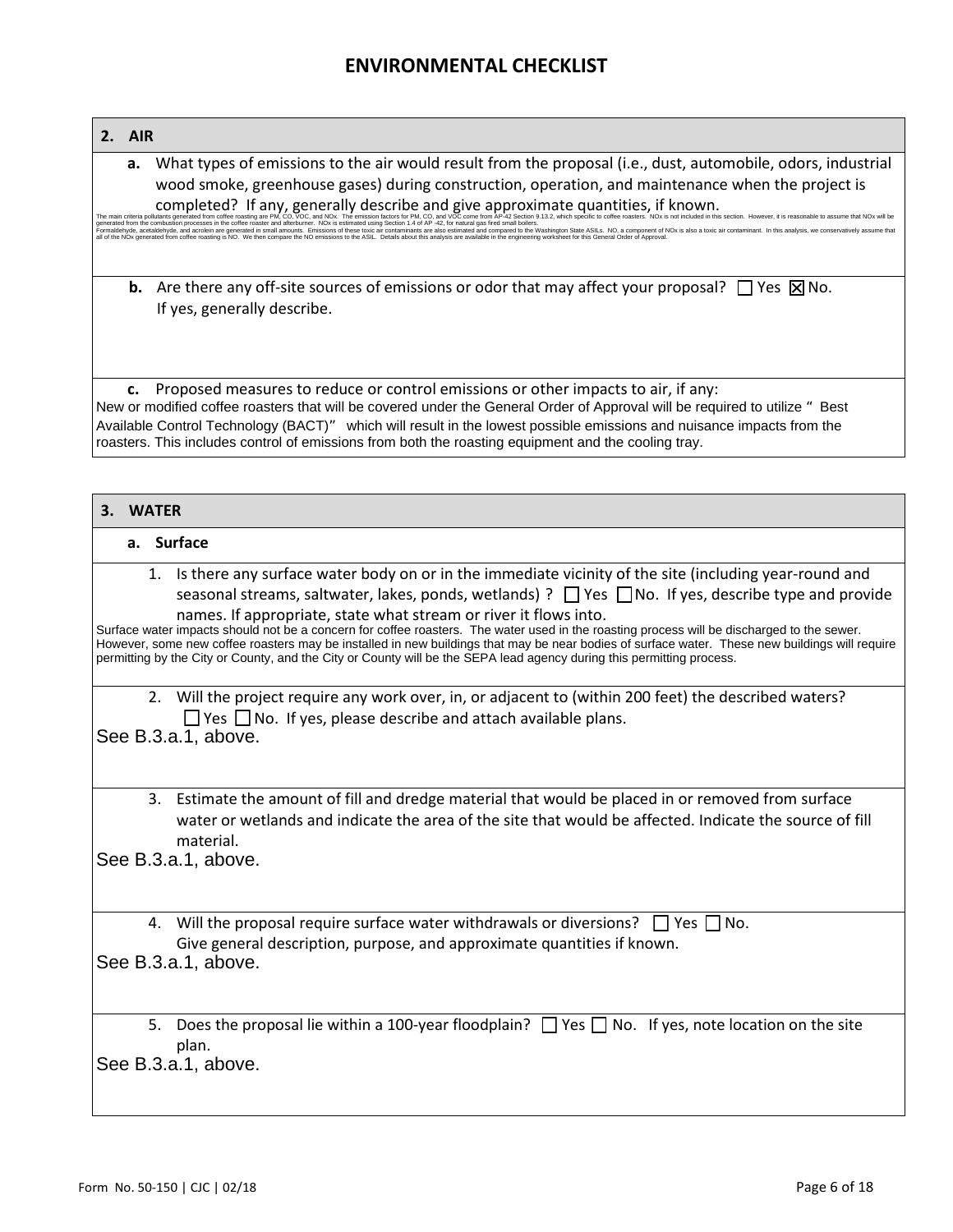|    |    | 6. Does the proposal involve any discharges of waste materials to surface waters? $\Box$ Yes $\Box$ No. If yes,<br>describe the type of waste and anticipated volume of discharge.<br>See B.3.a.1, above.                                                                                                                                                                                                                                                                                                                                                                                                                                                                                                                                                                                                                                                                                                                     |
|----|----|-------------------------------------------------------------------------------------------------------------------------------------------------------------------------------------------------------------------------------------------------------------------------------------------------------------------------------------------------------------------------------------------------------------------------------------------------------------------------------------------------------------------------------------------------------------------------------------------------------------------------------------------------------------------------------------------------------------------------------------------------------------------------------------------------------------------------------------------------------------------------------------------------------------------------------|
|    |    | b. Ground Water                                                                                                                                                                                                                                                                                                                                                                                                                                                                                                                                                                                                                                                                                                                                                                                                                                                                                                               |
|    |    | 1. Will groundwater be withdrawn from a well for drinking water or other purposes? $\square$ Yes $\boxtimes$ No.<br>If yes, give a general description of the well, proposed uses and approximate quantities withdrawn<br>from the well.                                                                                                                                                                                                                                                                                                                                                                                                                                                                                                                                                                                                                                                                                      |
|    |    | Will water be discharged to groundwater? $\Box$ Yes $\boxtimes$ No. If yes, give general description, purpose,<br>and approximate quantities, if known.                                                                                                                                                                                                                                                                                                                                                                                                                                                                                                                                                                                                                                                                                                                                                                       |
|    | 2. | Describe waste material that will be discharged into the ground from septic tanks or other sources, if<br>any (for example: domestic sewage; industrial, containing the following chemicals; agricultural; etc.).<br>Describe the general size of the systems, the number of such systems, the number of houses to be<br>served (if applicable), or the number of animals or humans the system(s) are expected to serve.<br>None is anticipated.                                                                                                                                                                                                                                                                                                                                                                                                                                                                              |
| c. |    | <b>Water Runoff (including storm water)</b>                                                                                                                                                                                                                                                                                                                                                                                                                                                                                                                                                                                                                                                                                                                                                                                                                                                                                   |
|    | 1. | Describe the source of runoff (including storm water) and method of collection and disposal, if any<br>(include quantities, if known). Where will this water flow? Will this water flow into other waters?<br>$\Box$ Yes $\Box$ No. If yes, describe.<br>Coffee roasters are installed inside buildings. Some water is used in the roasting process for activities like cleaning of the roaster and quenching of hot beans. Water used in the roasting<br>operations is discharged to the sewer. It does not leave the site as runoff. The main source of runoff for coffee roasting operations would be due to runoff from the roof of the building and runoff<br>from the parking lot. Runoff from these locations is addressed when the building is permitted by the city or county and when new parking lots are added to existing buildings. The city or county is<br>the SEPA lead agency for these permitting actions. |
|    | 2. | Could waste material enter ground or surface waters? $\Box$ Yes $\Box$ No. If yes, generally describe.<br>See B.3.c.1, above.                                                                                                                                                                                                                                                                                                                                                                                                                                                                                                                                                                                                                                                                                                                                                                                                 |
|    | 3. | Does the proposal alter or otherwise affect drainage patterns in the vicinity of the site? $\Box$ Yes $\Box$ No.<br>If yes, describe.<br>See B.3.c.1, above.                                                                                                                                                                                                                                                                                                                                                                                                                                                                                                                                                                                                                                                                                                                                                                  |
|    |    | d. Proposed measures to reduce or control surface, ground, and runoff water, and drainage pattern impacts,<br>impacts, if any:<br>See B.3.c.1, above.                                                                                                                                                                                                                                                                                                                                                                                                                                                                                                                                                                                                                                                                                                                                                                         |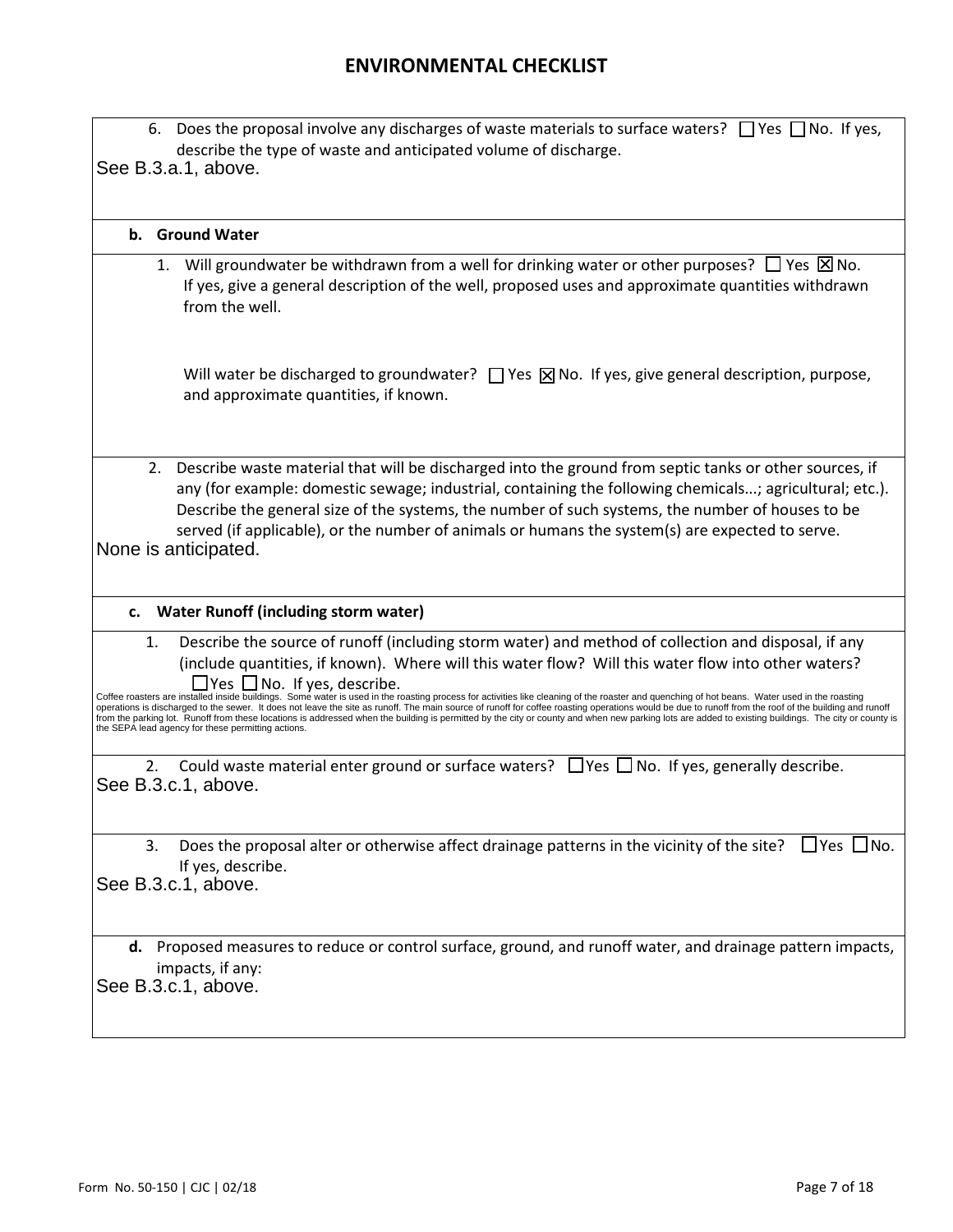| <b>PLANTS</b><br>Δ.                                                                                                                                                                                                                                                                                                                                                                                                                                                                                                                                                                                     |                                                                        |                  |                      |                                  |  |
|---------------------------------------------------------------------------------------------------------------------------------------------------------------------------------------------------------------------------------------------------------------------------------------------------------------------------------------------------------------------------------------------------------------------------------------------------------------------------------------------------------------------------------------------------------------------------------------------------------|------------------------------------------------------------------------|------------------|----------------------|----------------------------------|--|
| a.                                                                                                                                                                                                                                                                                                                                                                                                                                                                                                                                                                                                      | Check the types of vegetation found on the site:                       |                  |                      |                                  |  |
| <b>Deciduous Trees:</b>                                                                                                                                                                                                                                                                                                                                                                                                                                                                                                                                                                                 | Alder<br>$\Box$ Maple                                                  |                  | $\Box$ Aspen         | <b>X</b> other (specify): Any    |  |
| <b>Evergreen Trees:</b>                                                                                                                                                                                                                                                                                                                                                                                                                                                                                                                                                                                 | $\Box$ Fir                                                             | $\sqcap$ Cedar   | $\Box$ Pine          | 冈 other (specify): Anv           |  |
| Shrubs                                                                                                                                                                                                                                                                                                                                                                                                                                                                                                                                                                                                  |                                                                        |                  |                      |                                  |  |
| Grass                                                                                                                                                                                                                                                                                                                                                                                                                                                                                                                                                                                                   |                                                                        |                  |                      |                                  |  |
| Pasture                                                                                                                                                                                                                                                                                                                                                                                                                                                                                                                                                                                                 |                                                                        |                  |                      |                                  |  |
| Crop or Grain                                                                                                                                                                                                                                                                                                                                                                                                                                                                                                                                                                                           |                                                                        |                  |                      |                                  |  |
|                                                                                                                                                                                                                                                                                                                                                                                                                                                                                                                                                                                                         | Orchards, Vineyards, or other permanent crops                          |                  |                      |                                  |  |
|                                                                                                                                                                                                                                                                                                                                                                                                                                                                                                                                                                                                         | Other types of Vegetation (specify):                                   |                  |                      |                                  |  |
| <b>Wet Soil Plants:</b>                                                                                                                                                                                                                                                                                                                                                                                                                                                                                                                                                                                 | Cattail                                                                | <b>Buttercup</b> |                      | $\boxtimes$ other (specify): Any |  |
|                                                                                                                                                                                                                                                                                                                                                                                                                                                                                                                                                                                                         | <b>Bulrush</b>                                                         |                  | $\Box$ Skunk Cabbage |                                  |  |
| <b>Water Plants:</b>                                                                                                                                                                                                                                                                                                                                                                                                                                                                                                                                                                                    | <b>Water Lily</b>                                                      | $\Box$ Eelgrass  | $\Box$ Milfoil       | 区 other (specify): Any           |  |
| What kind and amount of vegetation will be removed or altered?<br>b.<br>The installation of a coffee roaster inside a building will not in itself have impacts on outdoors vegetation. If a coffee roaster is being installed at a new building or if new parking lots are being<br>added to allow for more parking, the local city or county building department will have to issue a grading and/or building construction permits and will be the lead agency for SEPA. Site-specific<br>questions such as impacts to vegetation will be addressed by the lead agency during that permitting process. |                                                                        |                  |                      |                                  |  |
| c.                                                                                                                                                                                                                                                                                                                                                                                                                                                                                                                                                                                                      | List threatened or endangered species known to be on or near the site. |                  |                      |                                  |  |
| Endangered species may or may not live on or near the site. See B.4.b, above.                                                                                                                                                                                                                                                                                                                                                                                                                                                                                                                           |                                                                        |                  |                      |                                  |  |
| d. Proposed landscaping, use of native plants, or other measures to preserve or enhance vegetation on the<br>site, if any:<br>There may or may not be landscaping, which may or may not involve native plants. See B.4.b,<br>above.                                                                                                                                                                                                                                                                                                                                                                     |                                                                        |                  |                      |                                  |  |
| e. List all noxious weeds and invasive species known to be on or near the site.<br>See B.4.a, above.                                                                                                                                                                                                                                                                                                                                                                                                                                                                                                    |                                                                        |                  |                      |                                  |  |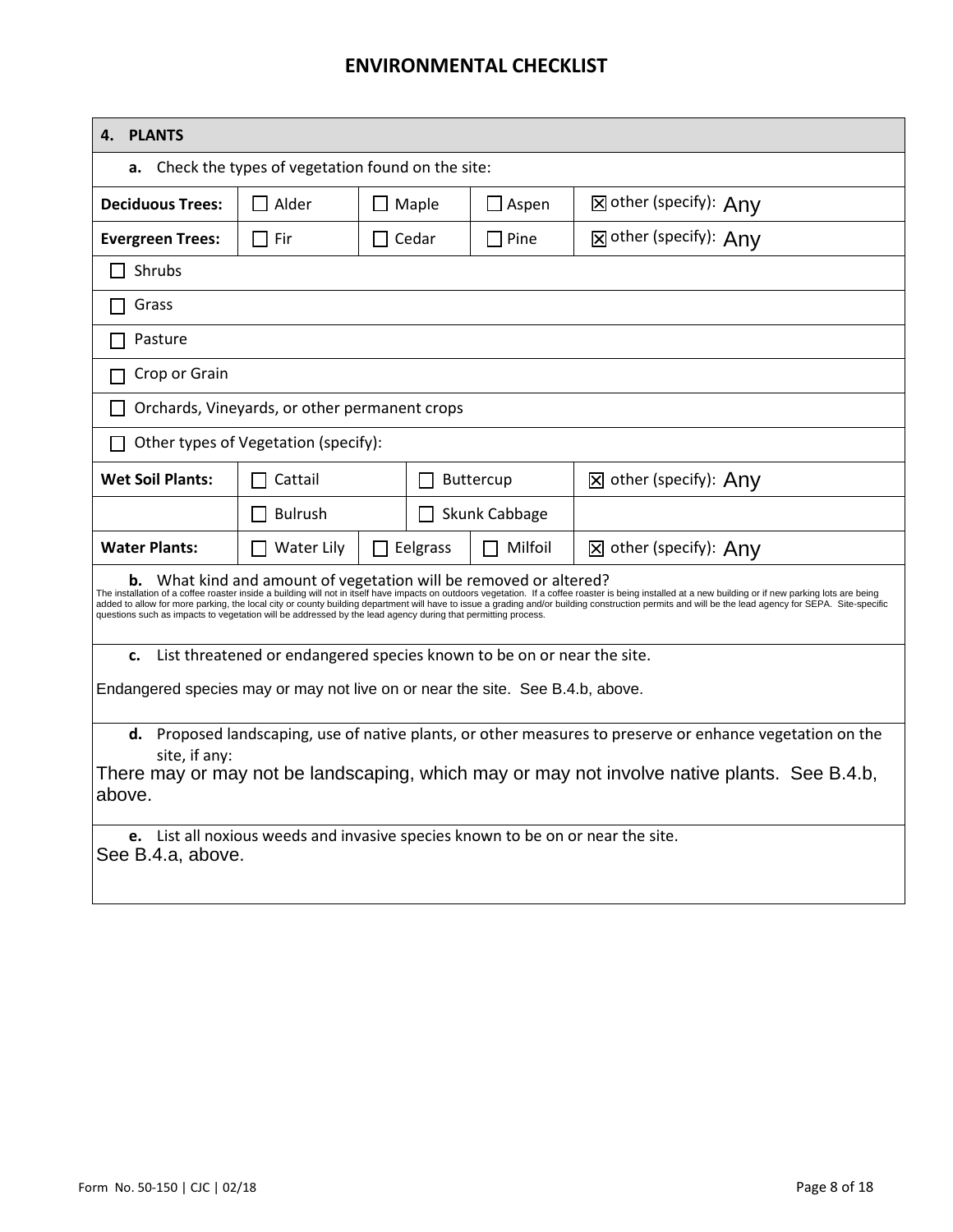| <b>ANIMALS</b><br>5.                                                                                                                                                                                                                                                                                                                                                                                                                                                                                                                                                                                                                                                                                                                                                                    |             |                  |                                                                                                       |
|-----------------------------------------------------------------------------------------------------------------------------------------------------------------------------------------------------------------------------------------------------------------------------------------------------------------------------------------------------------------------------------------------------------------------------------------------------------------------------------------------------------------------------------------------------------------------------------------------------------------------------------------------------------------------------------------------------------------------------------------------------------------------------------------|-------------|------------------|-------------------------------------------------------------------------------------------------------|
| а.<br>near the site.                                                                                                                                                                                                                                                                                                                                                                                                                                                                                                                                                                                                                                                                                                                                                                    |             |                  | Indicate birds and other animals that have been observed on or near the site or are known to be on or |
| <b>Birds:</b>                                                                                                                                                                                                                                                                                                                                                                                                                                                                                                                                                                                                                                                                                                                                                                           | Hawk        | $\Box$ Heron     | ⊠ other (specify): Any (site-dependent)                                                               |
|                                                                                                                                                                                                                                                                                                                                                                                                                                                                                                                                                                                                                                                                                                                                                                                         | Eagle       | $\Box$ Songbirds |                                                                                                       |
| <b>Mammals:</b>                                                                                                                                                                                                                                                                                                                                                                                                                                                                                                                                                                                                                                                                                                                                                                         | Deer        | Bear             | $\boxtimes$ other (specify): Any (site-dependent)                                                     |
|                                                                                                                                                                                                                                                                                                                                                                                                                                                                                                                                                                                                                                                                                                                                                                                         | Elk<br>I I  | Beaver           |                                                                                                       |
| Fish:                                                                                                                                                                                                                                                                                                                                                                                                                                                                                                                                                                                                                                                                                                                                                                                   | <b>Bass</b> | Salmon           | $\Box$ Trout                                                                                          |
|                                                                                                                                                                                                                                                                                                                                                                                                                                                                                                                                                                                                                                                                                                                                                                                         | Hearing     | $\Box$ Shellfish | other (specify): Coffee roasters are generally located on land.                                       |
| List any threatened or endangered species known to be on or near the site.<br>b.<br>The installation of a coffee roaster inside a building should not in itself have impacts on endangered species. If a coffee roaster is being installed at a new building, or if new parking lots are being<br>added to allow for more parking, the local city or county building department will have to issue a grading and/or building construction permits and will be the lead agency for SEPA. Site-specific<br>questions such as impacts to endangered species will be addressed by the lead agency during that permitting process.<br>c. Is the site part of a migration route? $\Box$ Yes $\Box$ No. If yes, explain.<br>The site may or may not be on a migration route. See B.5.b, above. |             |                  |                                                                                                       |
| <b>d.</b> Proposed measures to preserve or enhance wildlife, if any:<br>See B.5.b, above.<br>List any invasive animal species known to be on or near the site.<br>e.<br>See B.5.b, above.                                                                                                                                                                                                                                                                                                                                                                                                                                                                                                                                                                                               |             |                  |                                                                                                       |

#### **6. ENERGY AND NATURAL RESOURCES**

**a.** What kinds of energy (electric, natural gas, oil, woodstove, solar) will be used to meet the completed project's energy needs? Describe whether it will be used for heating, manufacturing, etc. Most coffee roasters use natural gas as their heat source. A small number are electrically heated instead. The afterburners that control air emissions and odors are generally fueled with natural gas.

**b.** Would your project affect the potential use of solar energy by adjacent properties?  $\Box$  Yes  $\boxtimes$  No. If yes, generally describe.

**c.** What kinds of energy conservation features are included in the plans of this proposal? List other proposed measures to reduce or control energy impacts, if any:

Coffee roasters have an inherent incentive to minimize energy use in order to minimize the costs associated with operations.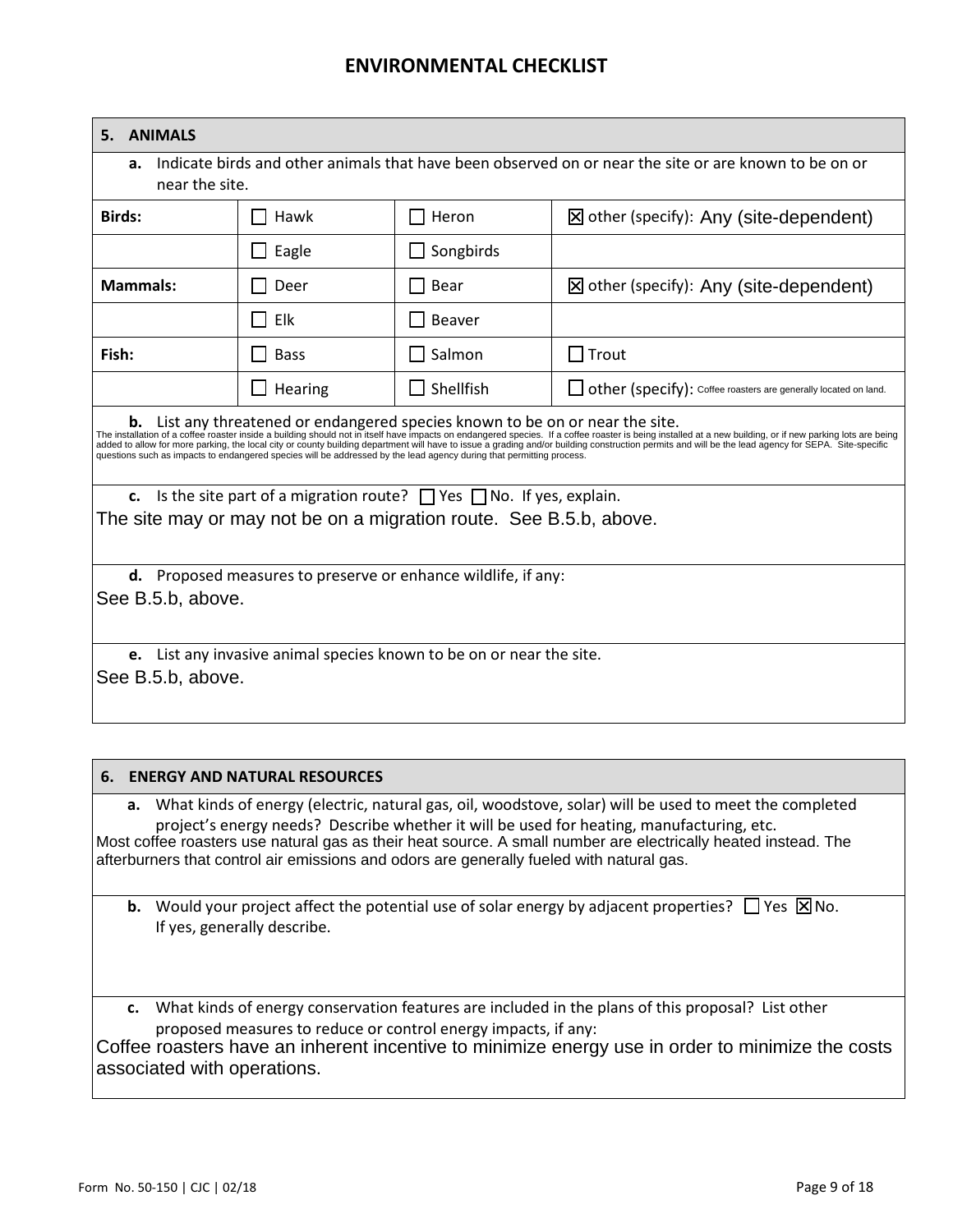|           | 7. ENVIRONMENTAL HEALTH                                                                                                                                                                                                                                                                                                                                                                                                                                                                                                |
|-----------|------------------------------------------------------------------------------------------------------------------------------------------------------------------------------------------------------------------------------------------------------------------------------------------------------------------------------------------------------------------------------------------------------------------------------------------------------------------------------------------------------------------------|
|           | a. Are there any environmental health hazards, including exposure to toxic chemicals, risk of fire and<br>explosion, spill, or hazardous waste that could occur as a result of this proposal? $\Box$ Yes $\Box$ No.<br>If yes, describe:<br>As with any roasting or cooking process, there are small risks associated with combustion and use of natural gas.<br>There are also emissions of air pollutants from coffee roasting; these emissions will be controlled through the use of<br>an afterburner or oxidizer. |
| <b>NA</b> | 2. Describe any known or possible contamination at the site from present or past uses.                                                                                                                                                                                                                                                                                                                                                                                                                                 |
|           | Describe existing hazardous chemicals/conditions that might affect project development and design.<br>3.<br>This includes underground hazardous liquid and gas transmission pipelines located within the project<br>area and in the vicinity.                                                                                                                                                                                                                                                                          |
| NA.       | 4. Describe any toxic or hazardous chemicals that might be stored, used, or produced during the<br>project's development or construction, or at any time during the operating life of the project.                                                                                                                                                                                                                                                                                                                     |
| <b>NA</b> | Describe special emergency services that might be required.<br>5.                                                                                                                                                                                                                                                                                                                                                                                                                                                      |
| <b>NA</b> | Proposed measures to reduce or control environmental health hazards, if any:<br>6.                                                                                                                                                                                                                                                                                                                                                                                                                                     |
|           | b. Noise                                                                                                                                                                                                                                                                                                                                                                                                                                                                                                               |
|           | What types of noise exist in the area that may affect your project (for example, traffic, equipment,<br>1.<br>operation, other)?<br>Varies based on location. Most roasters are located indoors, so neighborhood noise should have<br>little impact.                                                                                                                                                                                                                                                                   |
|           | 2. What types and levels of noise would be created by or associated with the project on a short-term or<br>a long-term basis (for example, traffic, construction, operation, other)? Indicate what hours noise<br>would come from the site.<br>There is little offsite noise associated with coffee roasting.                                                                                                                                                                                                          |
| <b>NA</b> | Proposed measures to reduce or control noise impacts, if any:<br>3.                                                                                                                                                                                                                                                                                                                                                                                                                                                    |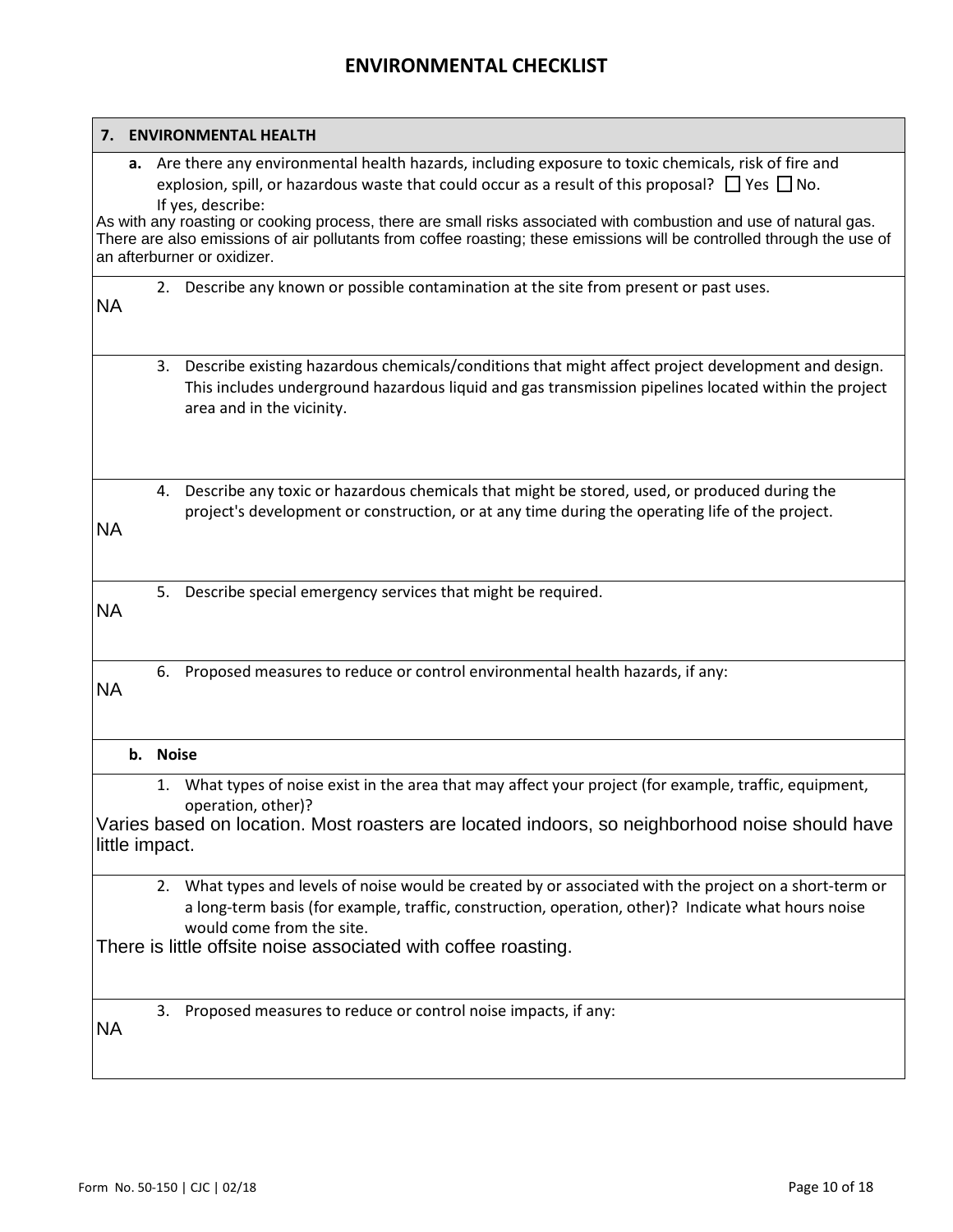| 8. LAND AND SHORELINE USE                                                                                                                                                                                                                                                                                                                                                                                                                                       |
|-----------------------------------------------------------------------------------------------------------------------------------------------------------------------------------------------------------------------------------------------------------------------------------------------------------------------------------------------------------------------------------------------------------------------------------------------------------------|
| a. What is the current use of the site and adjacent properties? Will the proposal affect current land uses on<br>nearby or adjacent properties? $\Box$ Yes $\Box$ No. If yes, describe.<br>This varies from facility to another. Local zoning still applies to the siting of the roaster. Roasters<br>tend to have a small area footprint.                                                                                                                      |
| <b>b.</b> Has the project site been used as working farmlands or working forest lands? $\Box$ Yes $\Box$ No. If yes,<br>describe. How much agricultural or forest land of long-term commercial significance will be converted to<br>other uses as a result of the proposal, if any? If resource lands have not been designated, how many acres<br>in farmland or forest land tax status will be converted to nonfarm or nonforest use?<br>See item 8.a., above. |
| 1. Will the proposal affect or be affected by surrounding working farm or forest land normal business<br>operations, such as oversize equipment access, the application of pesticides, tilling, and harvesting?<br>$\Box$ Yes $\boxtimes$ No. If yes, how?                                                                                                                                                                                                      |
| c. Describe any structures on the site.<br>See item 8.a., above.                                                                                                                                                                                                                                                                                                                                                                                                |
| <b>d.</b> Will any structures be demolished? $\Box$ Yes $\Box$ No. If yes, what?<br>See item 8.a., above.                                                                                                                                                                                                                                                                                                                                                       |
| e. What is the current zoning classification of the site?<br>See item 8.a., above.                                                                                                                                                                                                                                                                                                                                                                              |
| What is the current comprehensive plan designation of the site?<br>f.<br>See item 8.a., above.                                                                                                                                                                                                                                                                                                                                                                  |
| g. If applicable, what is the current shoreline master program designation of the site?<br>See item 8.a., above.                                                                                                                                                                                                                                                                                                                                                |
| <b>h.</b> Has any part of the site been classified as a critical area by the city or community? $\Box$ Yes $\Box$ No.<br>If yes, specify.<br>See item 8.a., above.                                                                                                                                                                                                                                                                                              |
| Approximately how many people would reside or work in the completed project?<br>See item 8.a., above.                                                                                                                                                                                                                                                                                                                                                           |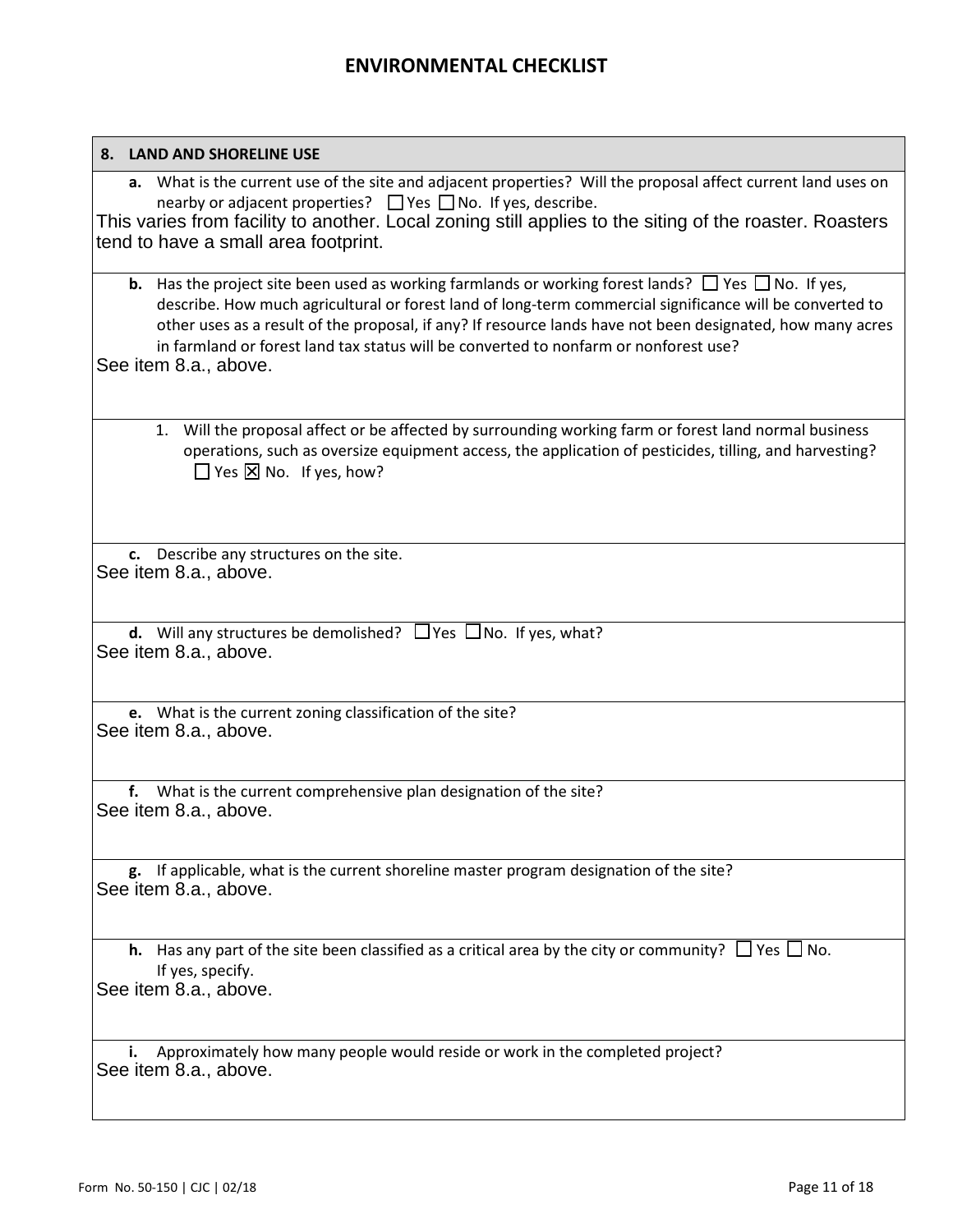**j.** Approximately how many people would the completed project displace? See item 8.a., above.

**k.** Proposed measures to avoid or reduce displacement impacts, if any: See item 8.a., above.

**l.** Proposed measures to ensure the proposal is compatible with existing and projected land uses and plans, if any:

See item 8.a., above.

**m.** Proposed measures to ensure the proposal is compatible with nearby agricultural and forest lands of longterm commercial significance, if any:

See item 8.a., above.

#### **9. HOUSING**

**a.** Approximately how many units would be provided, if any? Indicate whether high- middle- or low-income housing.

**b.** Approximately how many units, if any, would be eliminated? Indicate whether high- middle- or lowincome housing.

**c.** Proposed measures to reduce or control housing impacts, if any:

### **10. AESTHETICS**

**a.** What is the tallest height of any proposed structure(s), not including antennas; what is the principal exterior building material(s) proposed? **b.** Approximately how many units, if any, would be eliminated? Indicate whether high-middle<br>income housing.<br>NA<br>**C.** Proposed measures to reduce or control housing impacts, if any:<br>**10. AESTHETICS**<br>**a.** What is the tallest

**b.** What views in the immediate vicinity would be altered or obstructed? A coffee roaster is a small piece of equipment, usually placed in an existing building.

**c.** Proposed measures to reduce or control aesthetic impacts, if any: A coffee roaster is a small piece of equipment, usually placed in an existing building.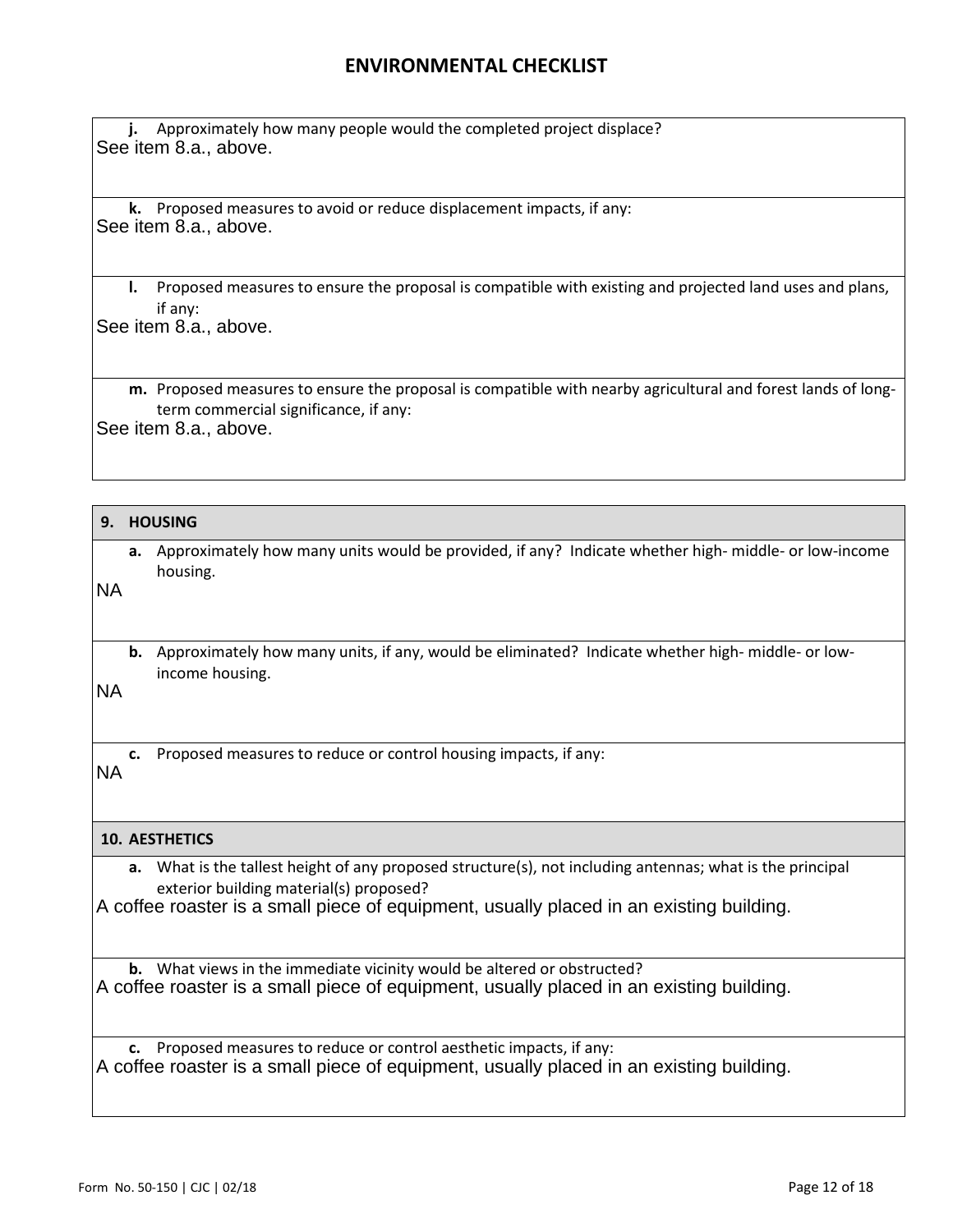### **11. LIGHT AND GLARE**

**a.** What type of light or glare will the proposal produce? What time of day would it mainly occur? A coffee roaster is a small piece of equipment, usually placed in an existing building.

**b.** Could light or glare from the finished project be a safety hazard or interfere with views? A coffee roaster is a small piece of equipment, usually placed in an existing building.

**c.** What existing off-site sources of light or glare may affect your proposal? A coffee roaster is a small piece of equipment, usually placed in an existing building.

**d.** Proposed measures to reduce or control light and glare impacts, if any: A coffee roaster is a small piece of equipment, usually placed in an existing building.

### **12. RECREATION**

**a.** What designated and informal recreational opportunities are in the immediate vicinity? Varies based on location. Most roasters are located indoors.

**b.** Would the proposed project displace any existing recreational uses?  $\Box$  Yes  $\Box$  No. If yes, describe. Varies based on location, though most roasters are located indoors, so this is unlikely.

**c.** Proposed measures to reduce or control impacts on recreation, including recreational opportunities to be provided by the project or applicant, if any:

Varies based on location, though most roasters are located indoors, so impacts are unlikely.

#### **13. HISTORIC AND CULTURAL PRESERVATION**

**a.** Are there any buildings, structures, or sites, located on or near the site that are over 45 years old listed in or eligible for listing in national, state, or local preservation registers located on or near the site?  $\Box$  Yes  $\Box$  No. If yes, specifically describe.

Coffee roasters are usually placed in existing buildings.

**b.** Are there any landmarks, features, or other evidence of Indian or historic use or occupation? This may include human burials or old cemeteries. Are there any material evidence, artifacts, or areas of cultural importance on or near the site? Please list any professional studies conducted at the site to identify such resources.

Coffee roasters are usually placed in existing buildings, and roasting equipment is not large.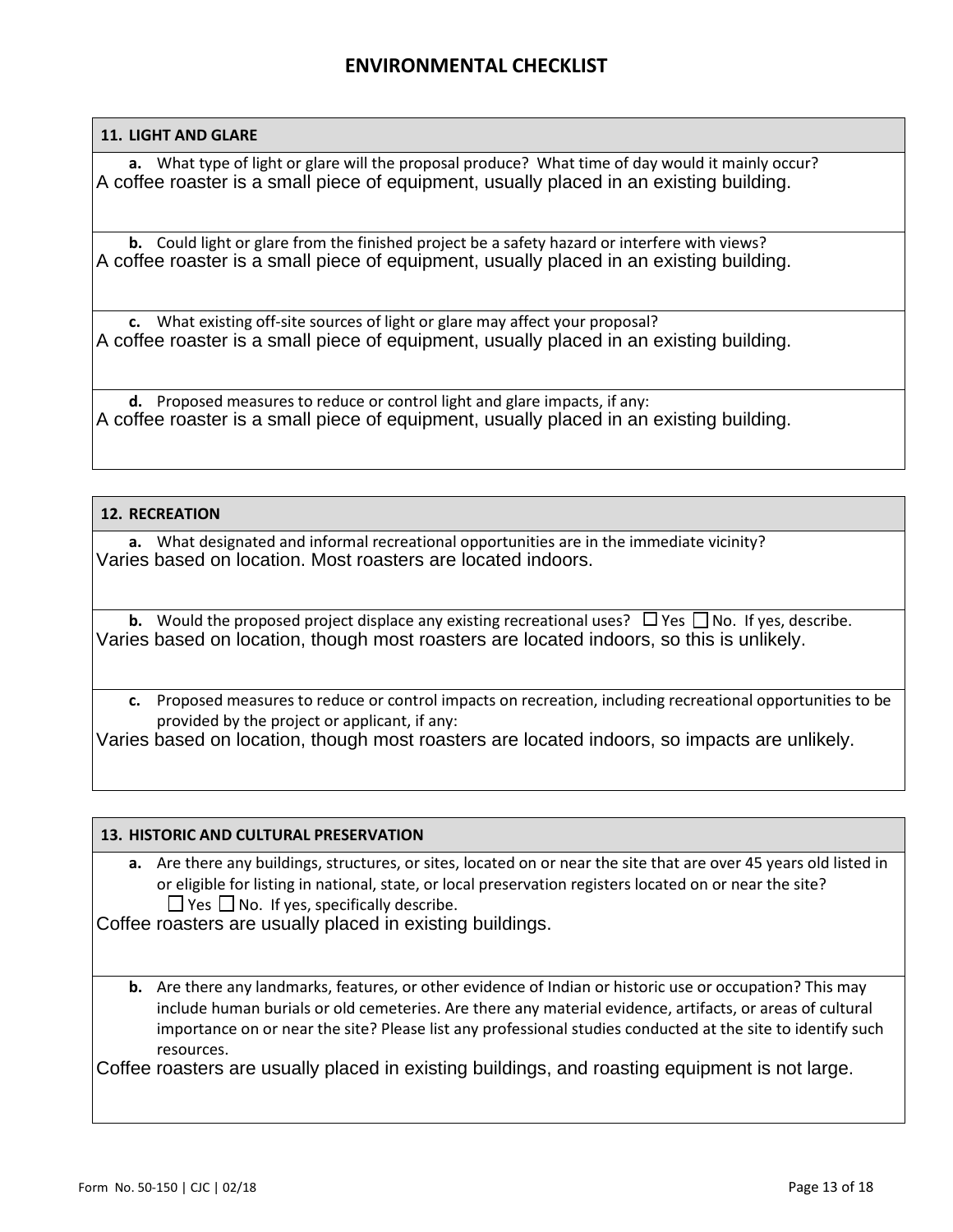**c.** Describe the methods used to assess the potential impacts to cultural and historic resources on or near the project site. Examples include consultation with tribes and the department of archeology and historic preservation, archaeological surveys, historic maps, GIS data, etc.

Coffee roasters are usually placed in existing buildings, and roasting equipment is not large. Roasting equipment is unlikely to have an impact.

**d.** Proposed measures to avoid, minimize, or compensate for loss, changes to, and disturbance to resources. Please include plans for the above and any permits that may be required.

Coffee roasters are usually placed in existing buildings, and roasting equipment is not large. Roasting equipment is unlikely to have an impact.

|    | <b>14. TRANSPORTATION</b>                                                                                                                                                                                                                                                                                                                                                |
|----|--------------------------------------------------------------------------------------------------------------------------------------------------------------------------------------------------------------------------------------------------------------------------------------------------------------------------------------------------------------------------|
|    | a. Identify public streets and highways serving the site or affected geographic area and describe proposed<br>access to the existing street system. Show on-site plans, if any.<br>Varies depending on roaster.                                                                                                                                                          |
|    | <b>b.</b> Is site or affected geographic area currently served by public transit? $\Box$ Yes $\Box$ No. If yes, generally<br>describe. If not, what is the approximate distance to the nearest transit stop?<br>Varies depending on roaster.                                                                                                                             |
|    | c. How many parking spaces would the completed project or non-project proposal have? How many would<br>the project or proposal eliminate?<br>Varies depending on roaster.                                                                                                                                                                                                |
|    | d. Will the proposal require any new or improvements to existing roads, streets, pedestrian, bicycle or state<br>transportation facilities, not including driveways? $\Box$ Yes $\Box$ No. If yes, generally describe (indicate<br>whether public or private).<br>Varies depending on roaster, though this is unlikely given roasters' small size.                       |
|    | e. Will the project use (or occur in the immediate vicinity of) water, rail, or air transportation?<br>$\Box$ Yes $\Box$ No. If yes, generally describe.<br>Varies depending on roaster.                                                                                                                                                                                 |
| f. | How many vehicular trips per day would be generated by the completed project or proposal? If known,<br>indicate when peak volumes would occur and what percentage of the volume would be trucks (such as<br>commercial and nonpassenger vehicles). What data or transportation models were used to make these<br>estimates?<br><i><u>Marine dononding on roactor</u></i> |

Varies depending on roaster.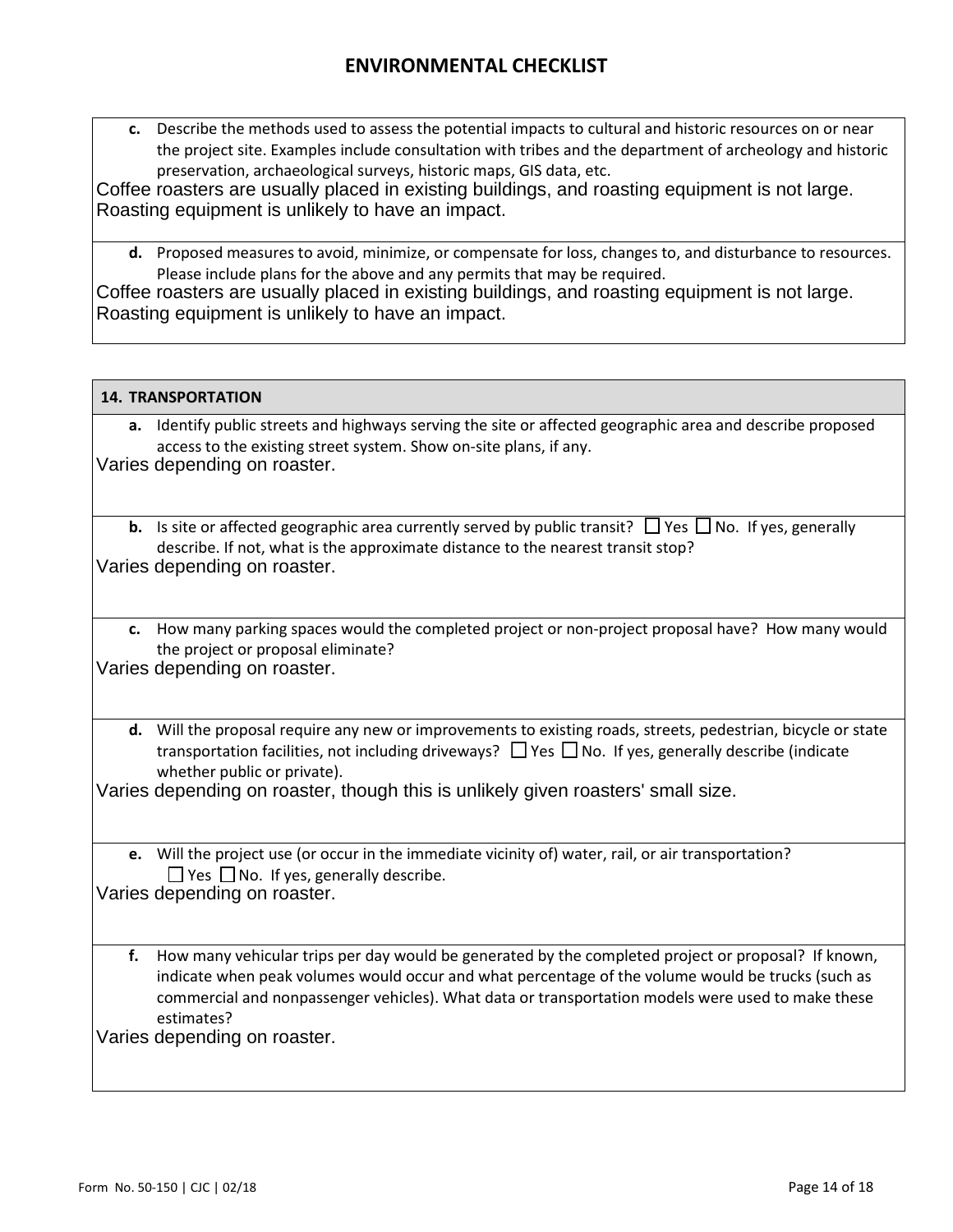**g.** Will the proposal interfere with, affect or be affected by the movement of agricultural and forest products on roads or streets in the area?  $\Box$  Yes  $\Box$  No. If yes, generally describe. Varies depending on roaster, but this is unlikely, given the size of roasters.

**h.** Proposed measures to reduce or control transportation impacts, if any: Varies depending on roaster, but effects are expected to be minimal given the small size of the roasters that qualify for this General Order.

### **15. PUBLIC SERVICES**

**a.** Would the project result in an increased need for public services (for example, fire protection, police protection, public transit, health care, schools, other)?  $\Box$  Yes  $\boxtimes$  No. If yes, generally describe.

**b.** Proposed measures to reduce or control direct impacts on public services, if any:

| <b>NA</b>                                                                                                                                                                                                                                                                                                   |                                                     |               |                       |
|-------------------------------------------------------------------------------------------------------------------------------------------------------------------------------------------------------------------------------------------------------------------------------------------------------------|-----------------------------------------------------|---------------|-----------------------|
|                                                                                                                                                                                                                                                                                                             |                                                     |               |                       |
| <b>16. UTILITIES</b>                                                                                                                                                                                                                                                                                        |                                                     |               |                       |
| а.                                                                                                                                                                                                                                                                                                          | Indicate utilities currently available at the site: |               |                       |
| Electricity                                                                                                                                                                                                                                                                                                 | Natural gas                                         | Water         | <b>Refuse Service</b> |
| Telephone                                                                                                                                                                                                                                                                                                   | Sanitary Sewer                                      | Septic System | Other (specify):      |
| <b>b.</b> Describe the utilities that are proposed for the project, the utility providing the service, and the general<br>construction activities on the site or in the immediate vicinity that might be needed.<br>Most coffee roasters utilize all these, with the possible exception of a septic system. |                                                     |               |                       |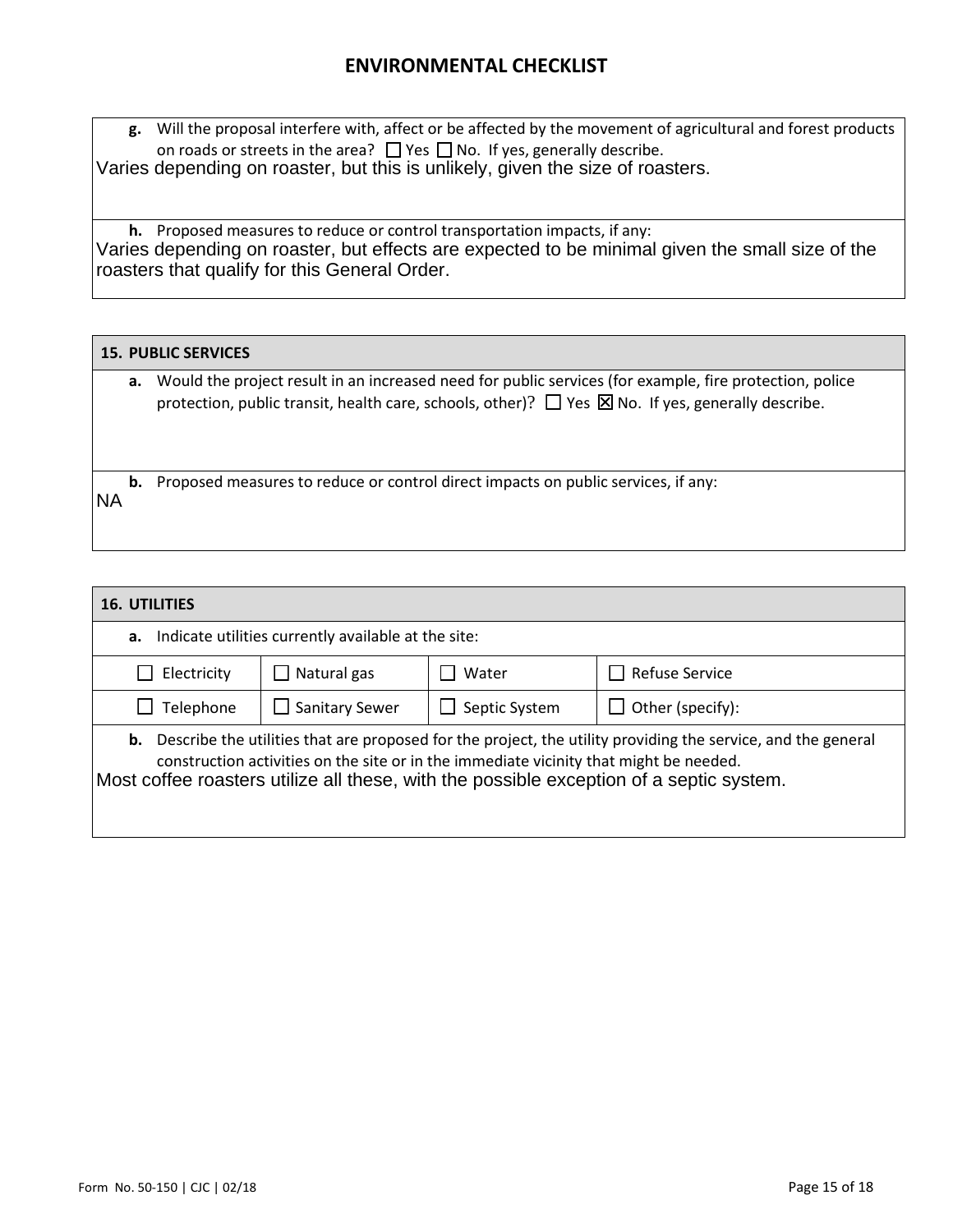# **C. SIGNATURE**

 $\mathbf{r}$ 

| The above answers are true and complete to the best of my knowledge. I understand that the lead agency is<br>relying on them to make its decision. |                                     |  |
|----------------------------------------------------------------------------------------------------------------------------------------------------|-------------------------------------|--|
| Signature                                                                                                                                          |                                     |  |
| <b>Name</b>                                                                                                                                        | John Dawson                         |  |
| <b>Position</b>                                                                                                                                    | <b>Engineering Manager</b>          |  |
| Agency/Organization                                                                                                                                | <b>Puget Sound Clean Air Agency</b> |  |
| <b>Date Submitted</b>                                                                                                                              | 1/14/22                             |  |

٦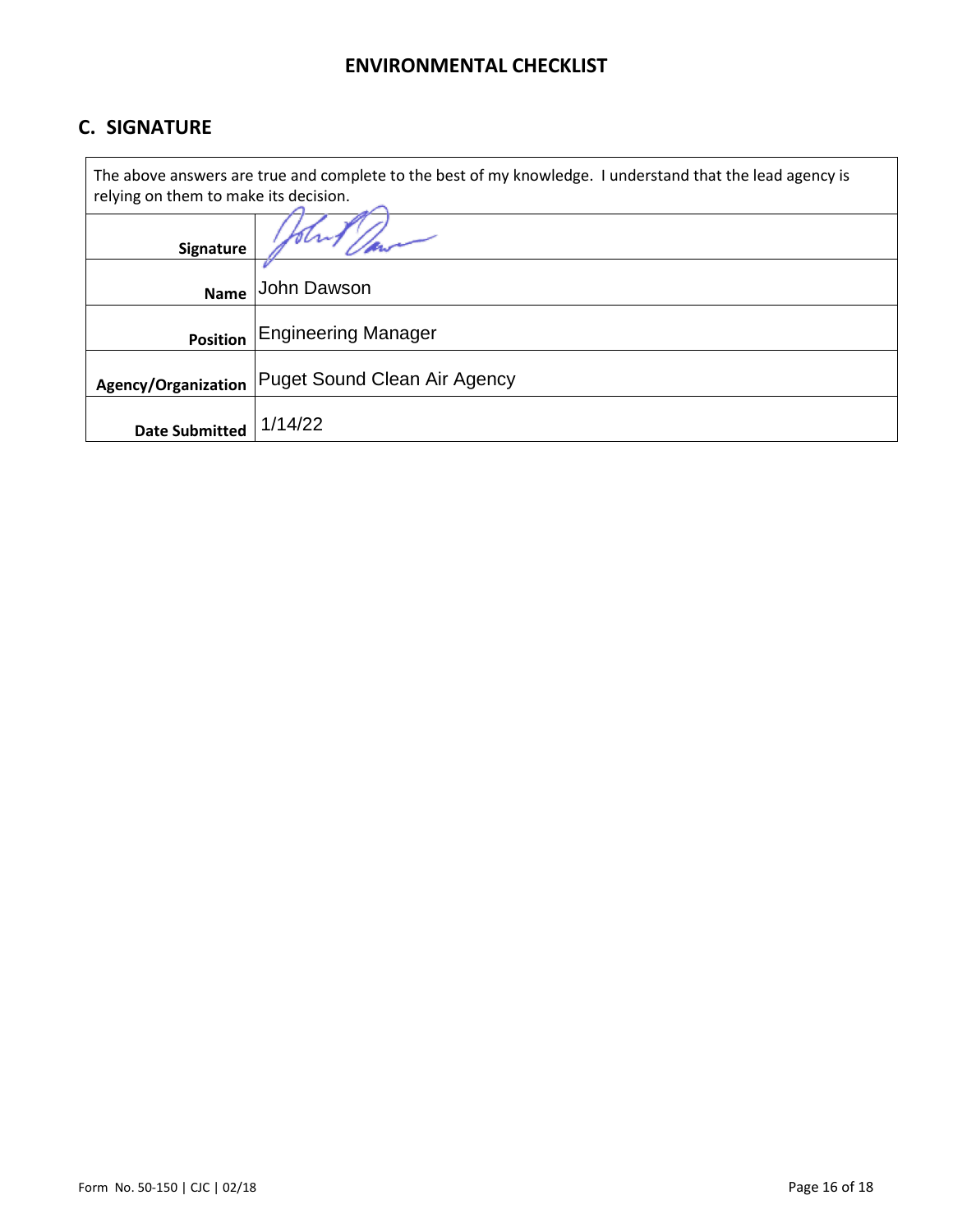## **D. SUPPLEMENTAL SHEET FOR NON-PROJECT ACTIONS**

(Do not use this sheet for project actions)

Because these questions are very general, it may be helpful to read them in conjunction with the list of the elements of the environment in section B of this checklist.

When answering these questions, be aware of how the extent the proposal, or the types of activities likely to result from the proposal, would affect the item at a greater intensity or at a faster rate than if the proposal were not implemented. Respond briefly and in general terms.

**1.** How would the proposal be likely to increase discharge to water; emissions to air; production, storage, or release of toxic or hazardous substance; or production of noise? Effect should be minimal. The General Order aims to collect the requirements that generally apply to new coffee

roasters into one pre-assembled document. The emissions from coffee roasters are expected to be the same regardless of whether they receive a traditional Order of Approval or they qualify for a General Order.

Proposed measures to avoid or reduce such increases are:

**2.** How would the proposal be likely to affect plants, animals, fish, or marine life? No impact.

Proposed measures to protect or conserve plants, animals, fish, or marine life are:

**3.** How would the proposal be likely to deplete energy or natural resources? No impact. The General Order will simply change the mechanism by which coffee roasters receive air orders of approval.

Proposed measures to protect or conserve energy and natural resources are:

**4.** How would the proposal be likely to use or affect environmentally sensitive areas or areas designated (or eligible or under study) for governmental protection; such as parks, wilderness, wild and scenic rivers, threatened or endangered species habitat, historic or cultural sites, wetlands, floodplains, or prime farmlands? No impact. The General Order will simply change the mechanism by which coffee roasters receive air orders of approval.

Proposed measures to protect such resources or to avoid or reduce impacts are:

**5.** How would the proposal be likely to affect land and shoreline use, including whether it would allow or encourage land or shoreline uses incompatible with existing plans?

No impact. The General Order will simply change the mechanism by which coffee roasters receive air orders of approval.